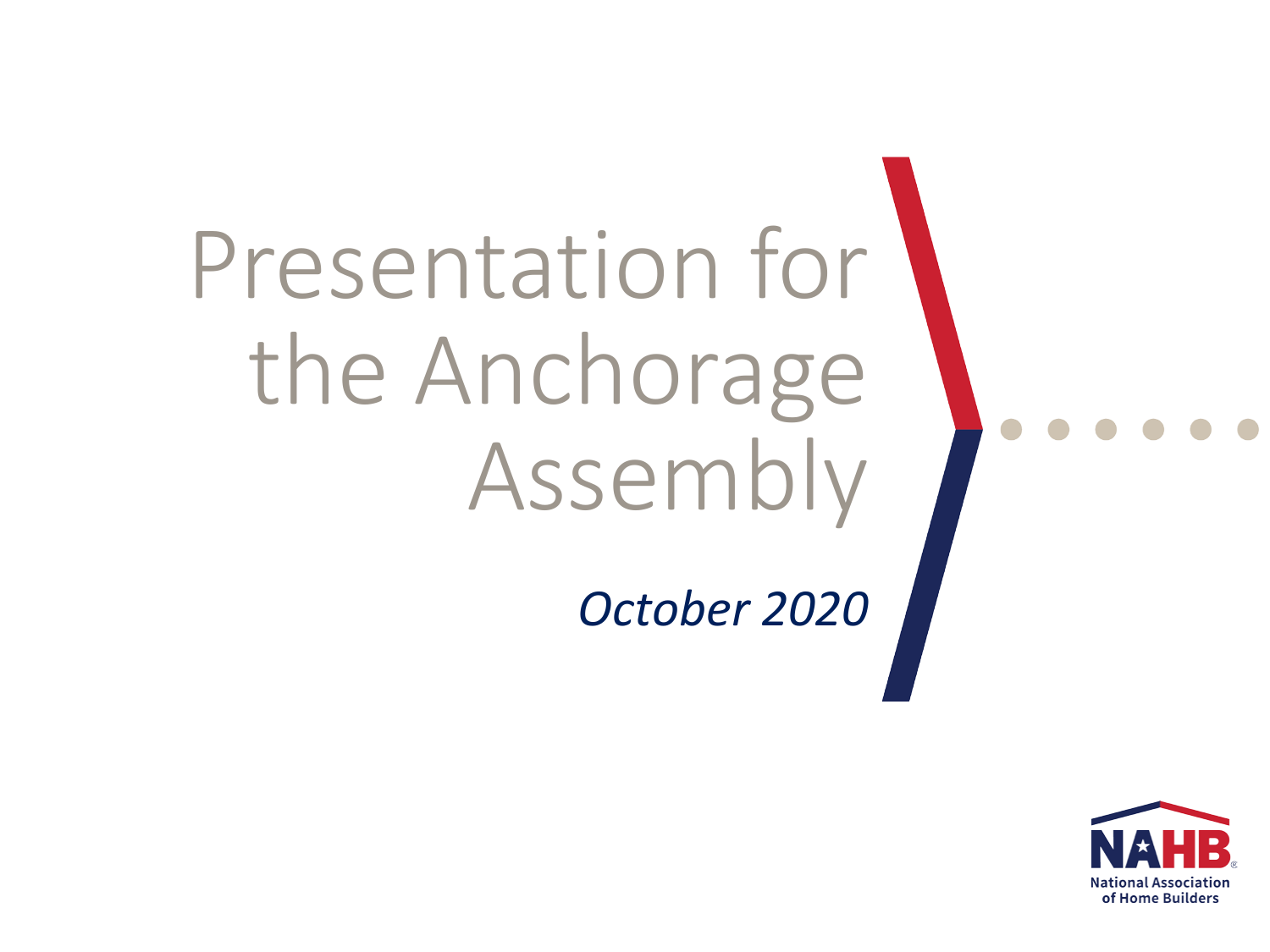### Presenter

Daniel Buuck, CBO, Assoc. AIA Sr. Program Manager Codes & Standards





. . . . .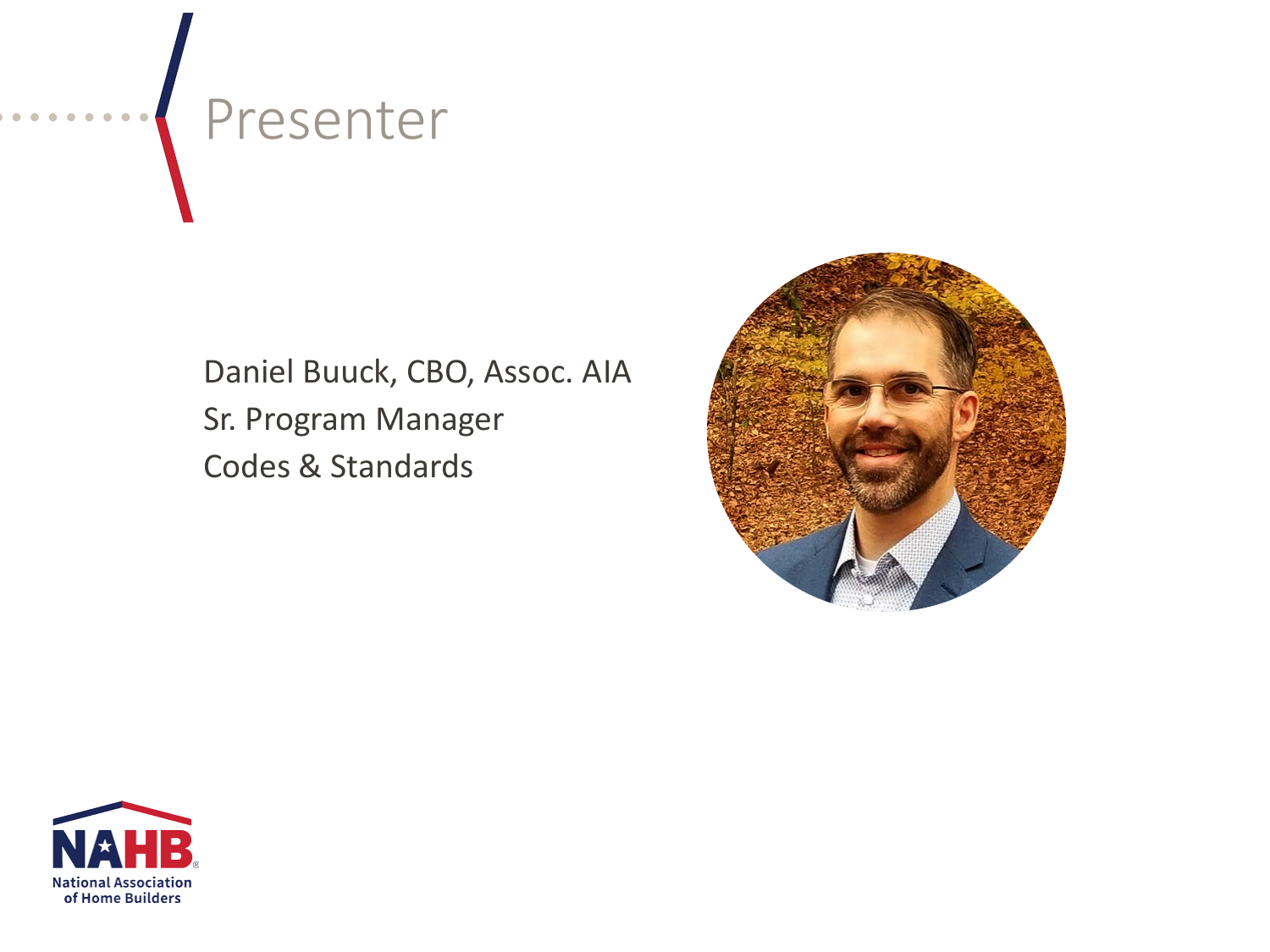### Safe, Affordable Homes

Building codes should balance …

- **Safety**
- **Complexity**
- **Cost**





 $\begin{array}{ccccccccccccccccc} \bullet & \bullet & \bullet & \bullet & \bullet & \bullet \end{array}$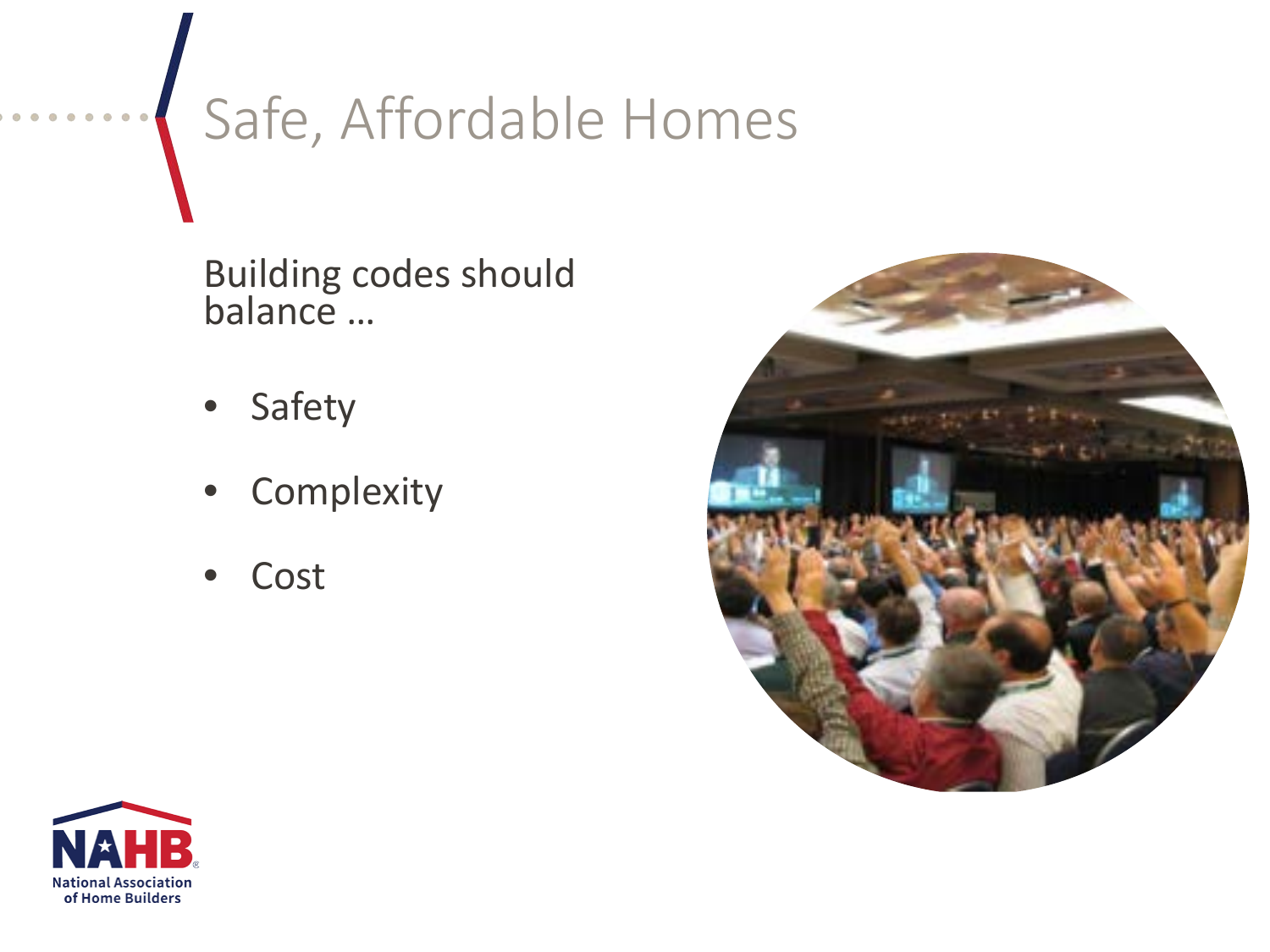#### Sprinkler Mandates Are Not Popular





. . . . . .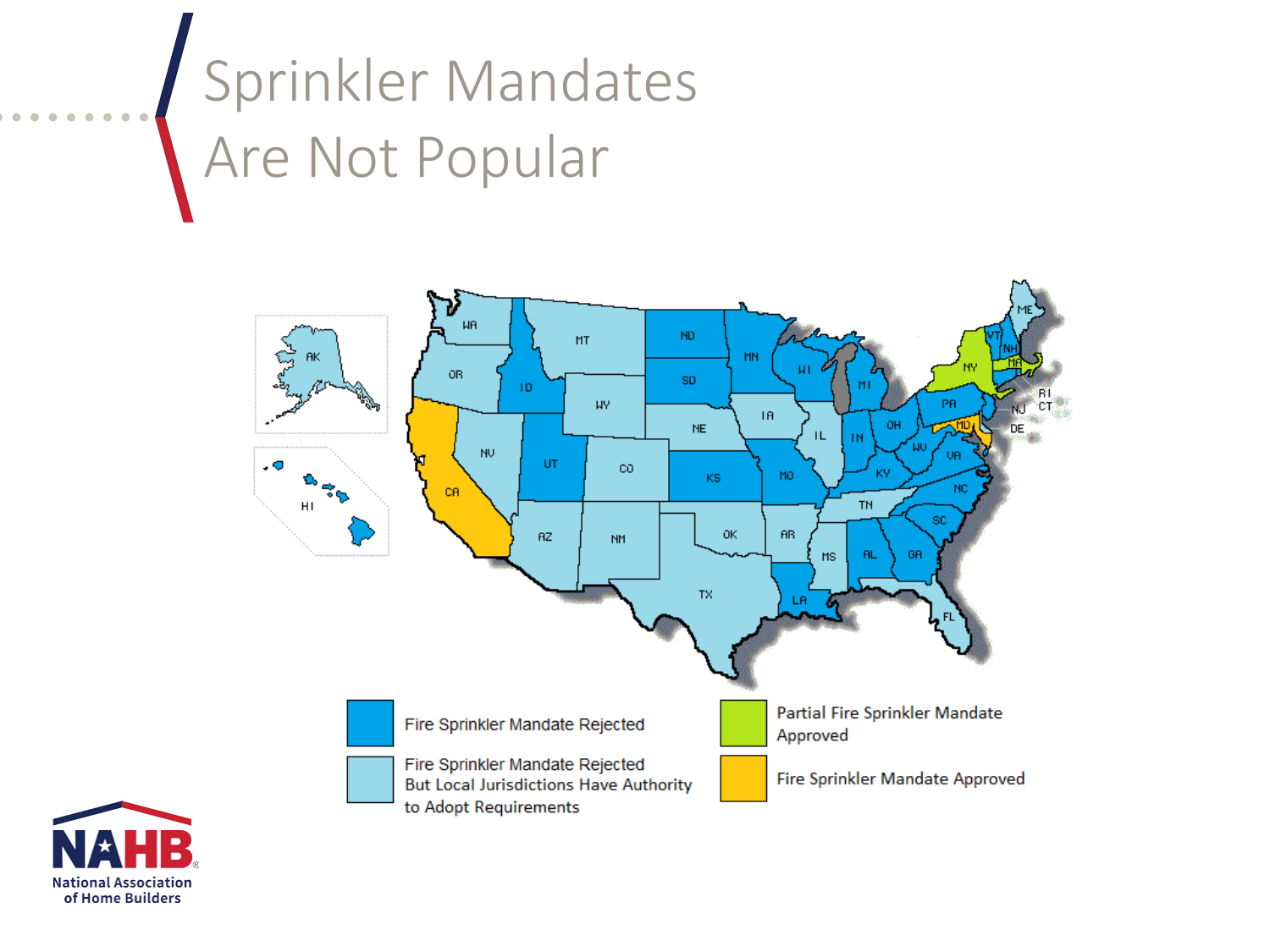#### National Data  $\bullet$   $\bullet$   $\bullet$

Housing Stock and Civilian Fire Deaths in One- and Two-**Family Units** SF Units, Thous Civilian Deaths 95,000 4.750 90,000 4.250 85,000 3,750 80,000 75,000 3,250 70,000 2,750 65,000 2,250 60,000 55,000 1.750 <sub></sub>৻<sub>ঔ</sub>ঌ৾৻<sub>ঔ</sub>ঌ৻<sub>৻</sub>ৡঌ৾৻*ৡ*ঌ৾৻*ৡ*ঌ৾৻*ড়*ঌ৾৻*ৡ*ঌ৾<sub>৻</sub>ড়৾৽<sub>৻</sub>ড়৾৽৻ড়৾৽৻ড়৽ৢ৻৽৽ৢ৻৽৴ৢ৻৲ SF Attached and Detached Units (thous) Civilian Deaths



Sources: [American Housing Survey, U.S. Census Bureau,](http://www.census.gov/programs-surveys/ahs/data.2011.html) ["Home Structure Fires", NFPA, September 2015](http://www.nfpa.org/news-and-research/fire-statistics-and-reports/fire-statistics/fires-by-property-type/residential/home-structure-fires)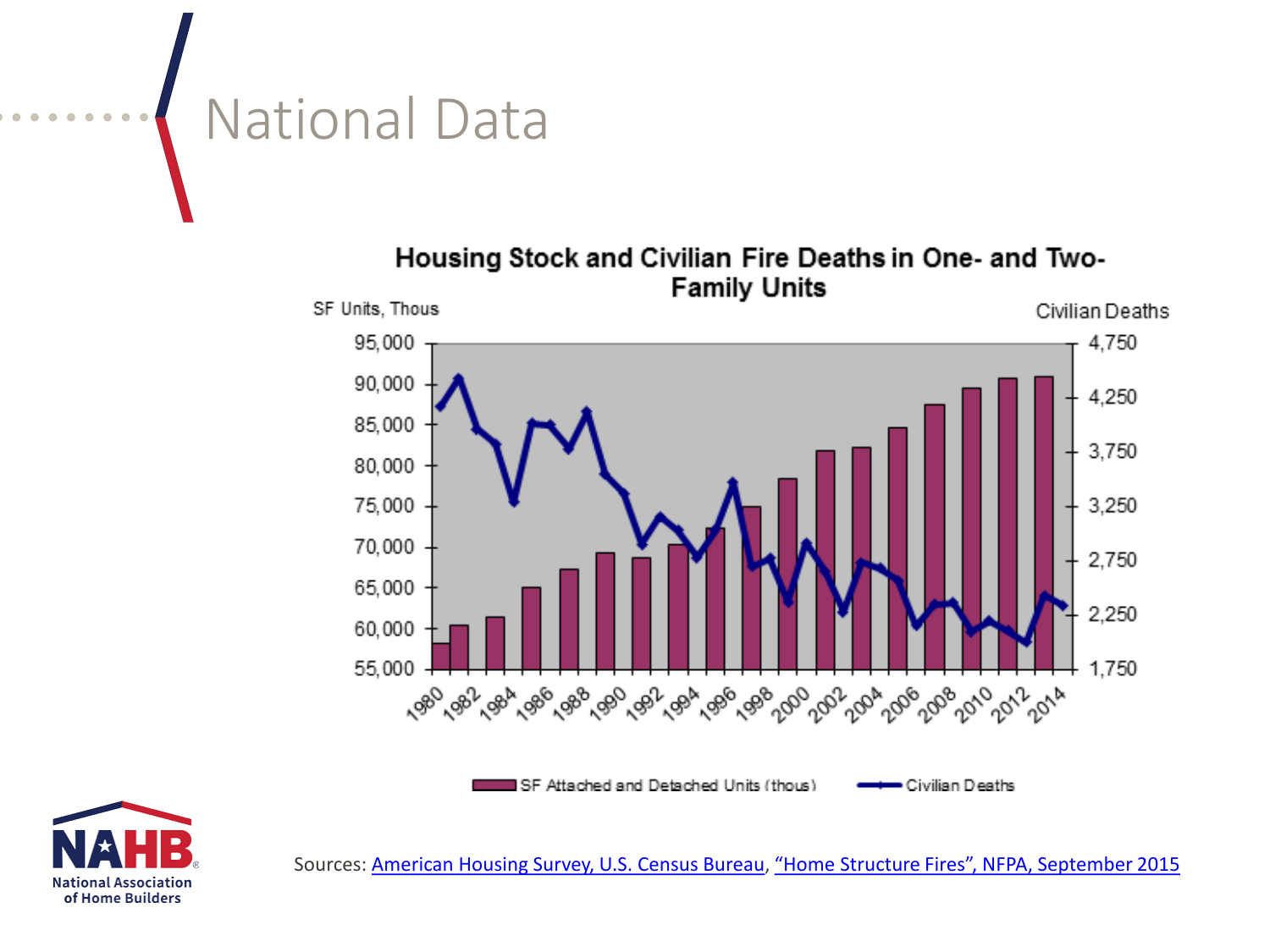#### Local Data

15 reports

• 7 mobile home fires

One- and two-family homes

- Reported Incidents Average age: 44 years
- **Housing Stock** Statewide average: 33 years





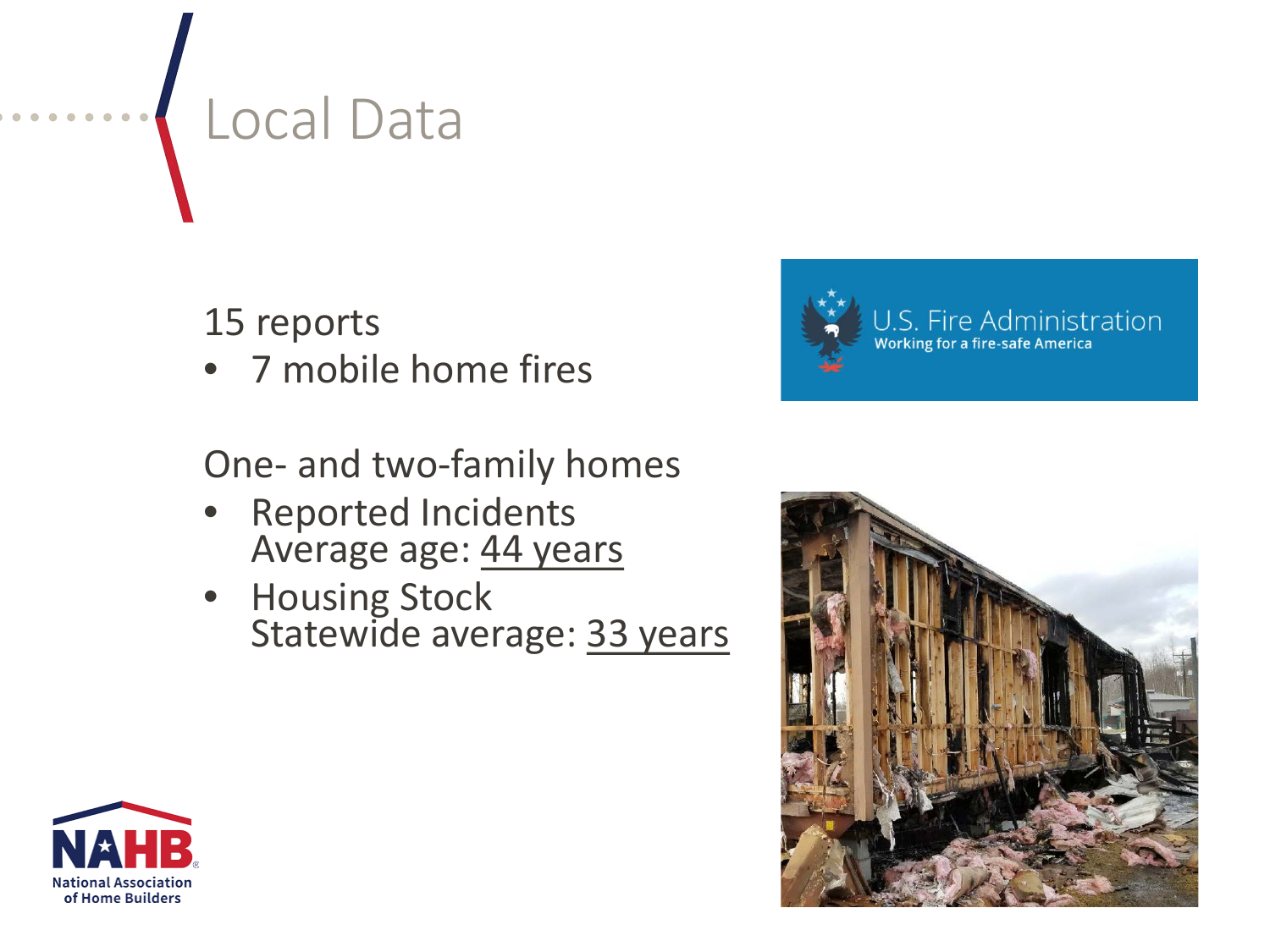#### Newer Homes are Safer

Code Improvements

- Heating Equipment
- Electrical System
- **Fireblocking**
- Smoke Alarms



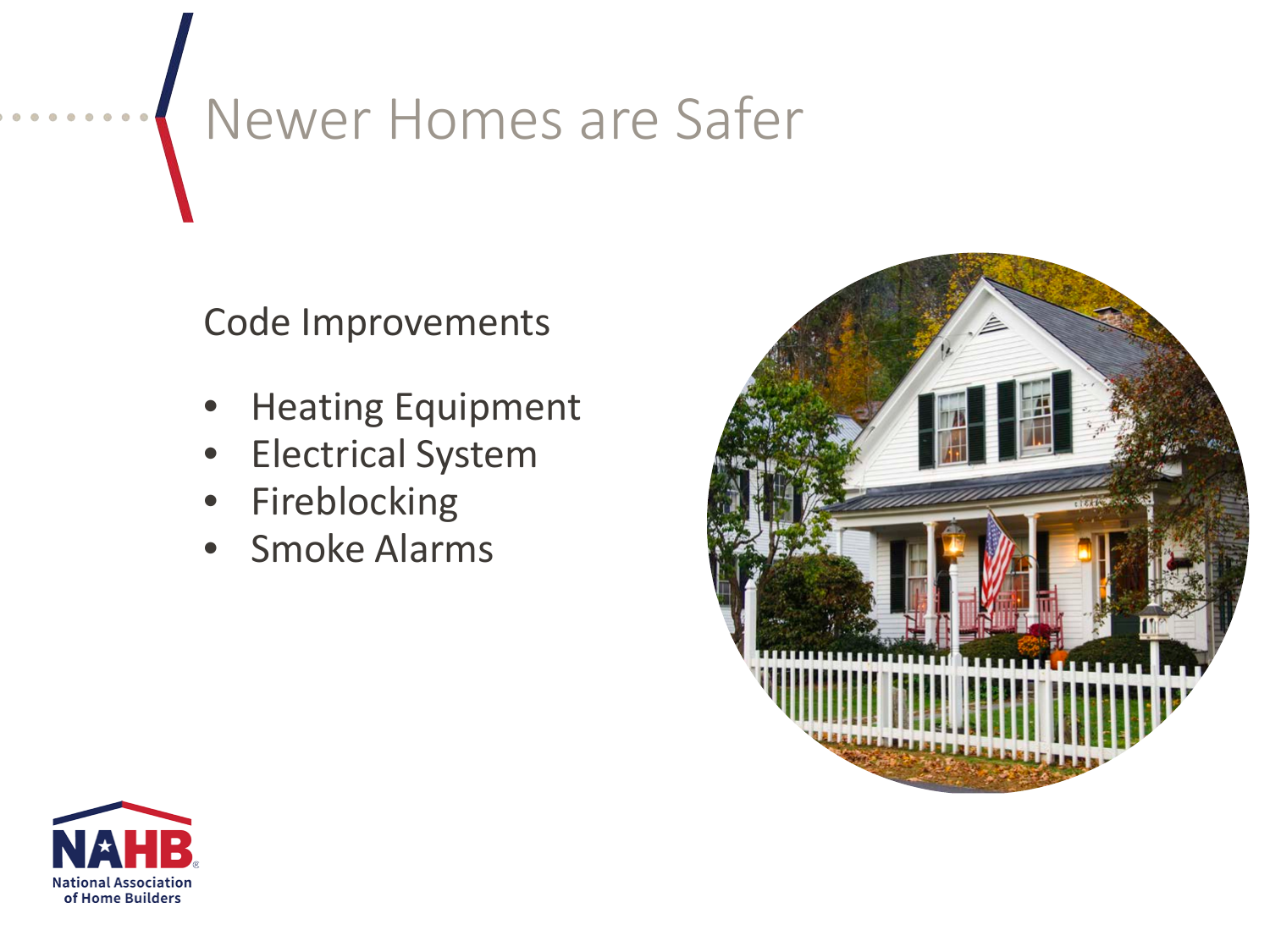### Smoke Alarms

Fatality Rate Is Twice as High in Homes Without Smoke Alarms

Fatality Rate Is Twice as High in Homes With Battery-Operated Smoke Alarms

[Source: Smoke Alarms in U.S. Home Fires,](https://www.nfpa.org/-/media/Files/News-and-Research/Fire-statistics-and-reports/Detection-and-signaling/ossmokealarms.pdf) NFPA, 2019



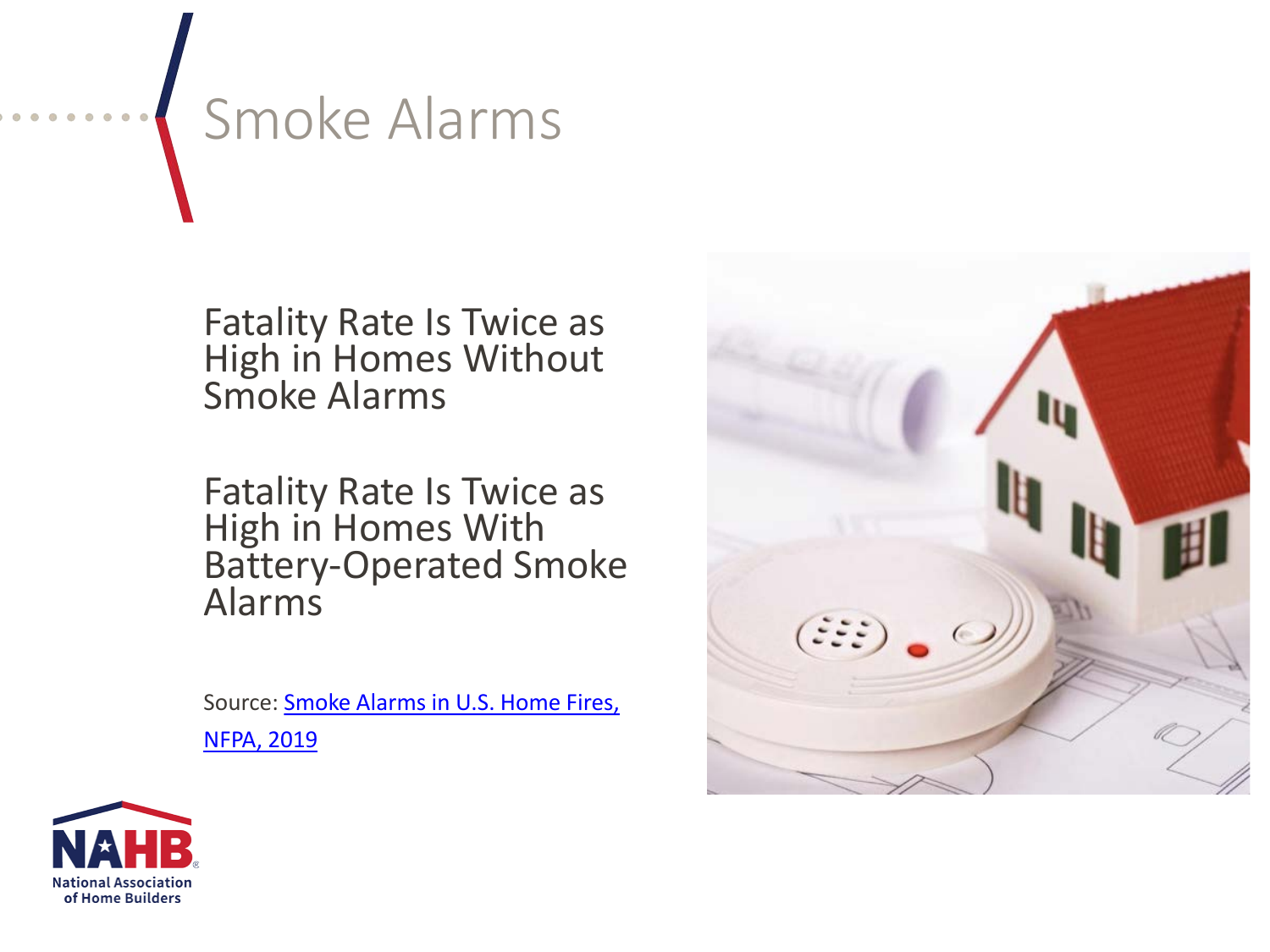#### Smoke Alarms

Older Homes

- Not located in bedrooms
- **Battery operated**
- Not interconnected

New Homes

- **Hardwired**
- Interconnected

Improving Technology



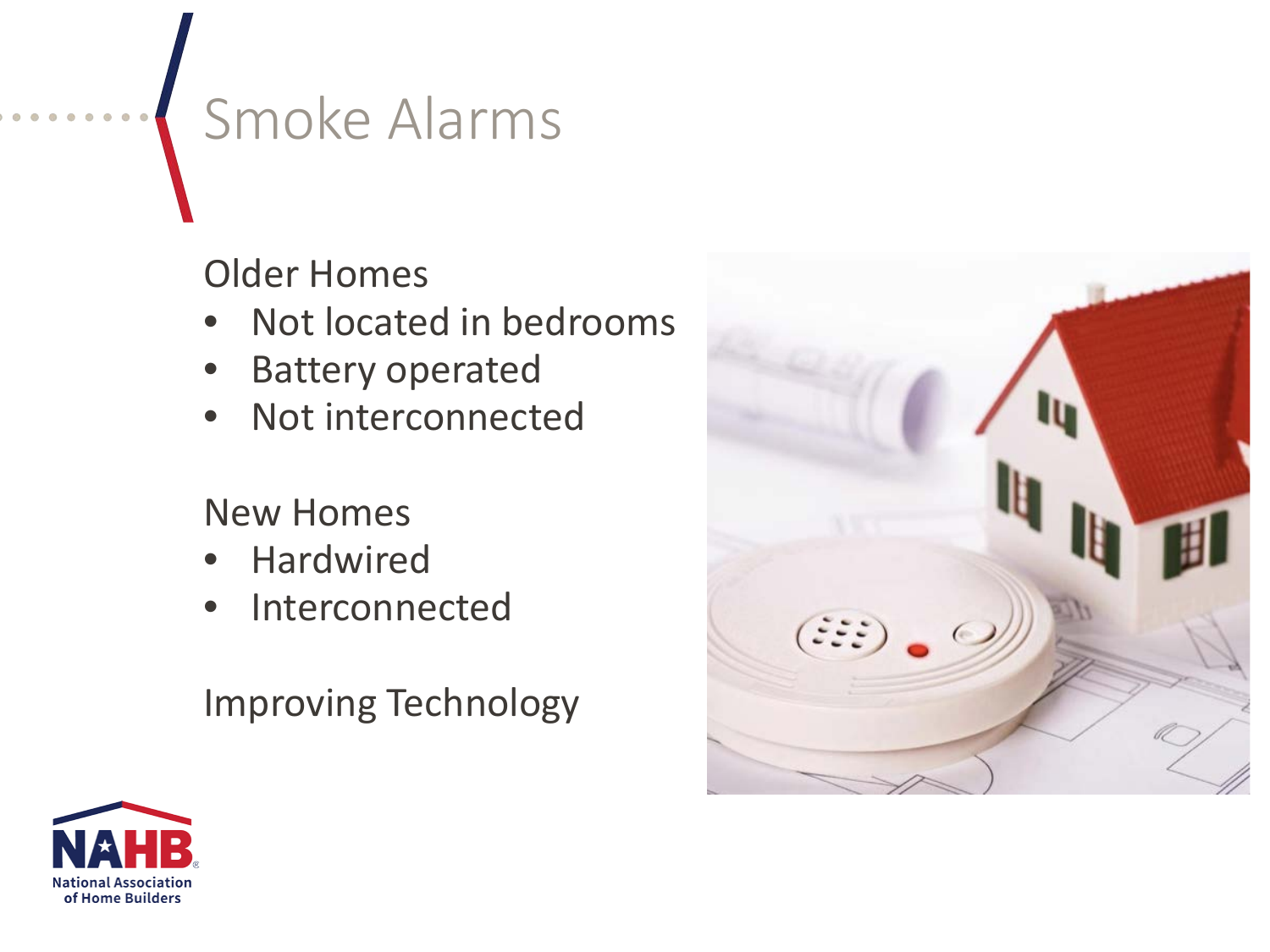### Sprinklers Are Not 100% Effective

Homes With Sprinklers Present

- 24,440 fires
- 35 civilian deaths
- 616 civilian injuries
- \$198 million in property damage

Did not operate in 6% of fires large enough to activate them

12,400 non-fire activations

Source: [U.S. Experience with Sprinklers, NFPA, 2017](https://www.nfpa.org/-/media/Files/News-and-Research/Fire-statistics-and-reports/Suppression/ossprinklers.pdf)



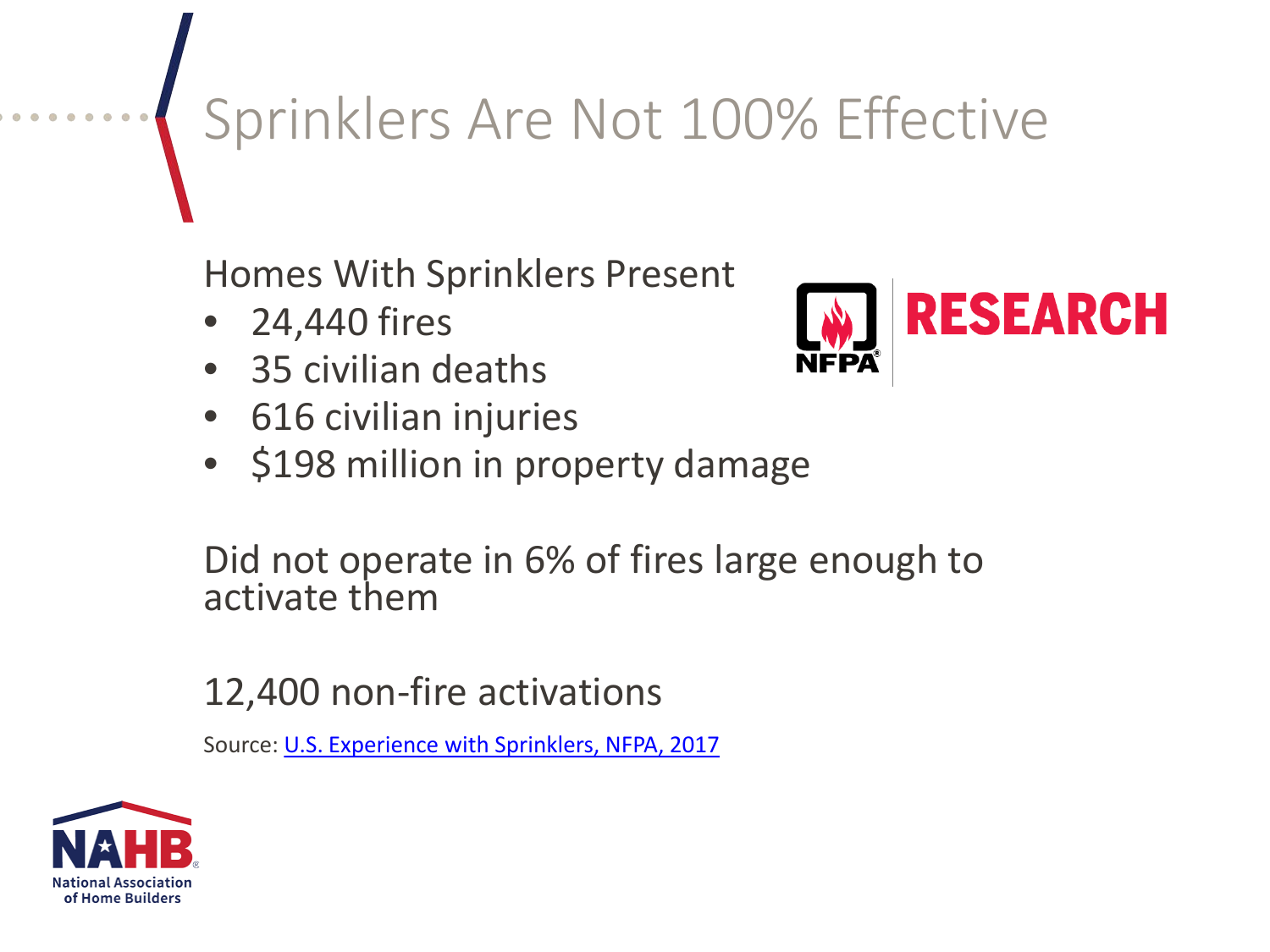#### Affordability

In Alaska, over 118,000 families cannot afford more than the average-priced home.

Sprinklers cost \$6,026 per home (national average)

Source: Home Fire Sprinkler Cost Assesment, NFPA, 2013